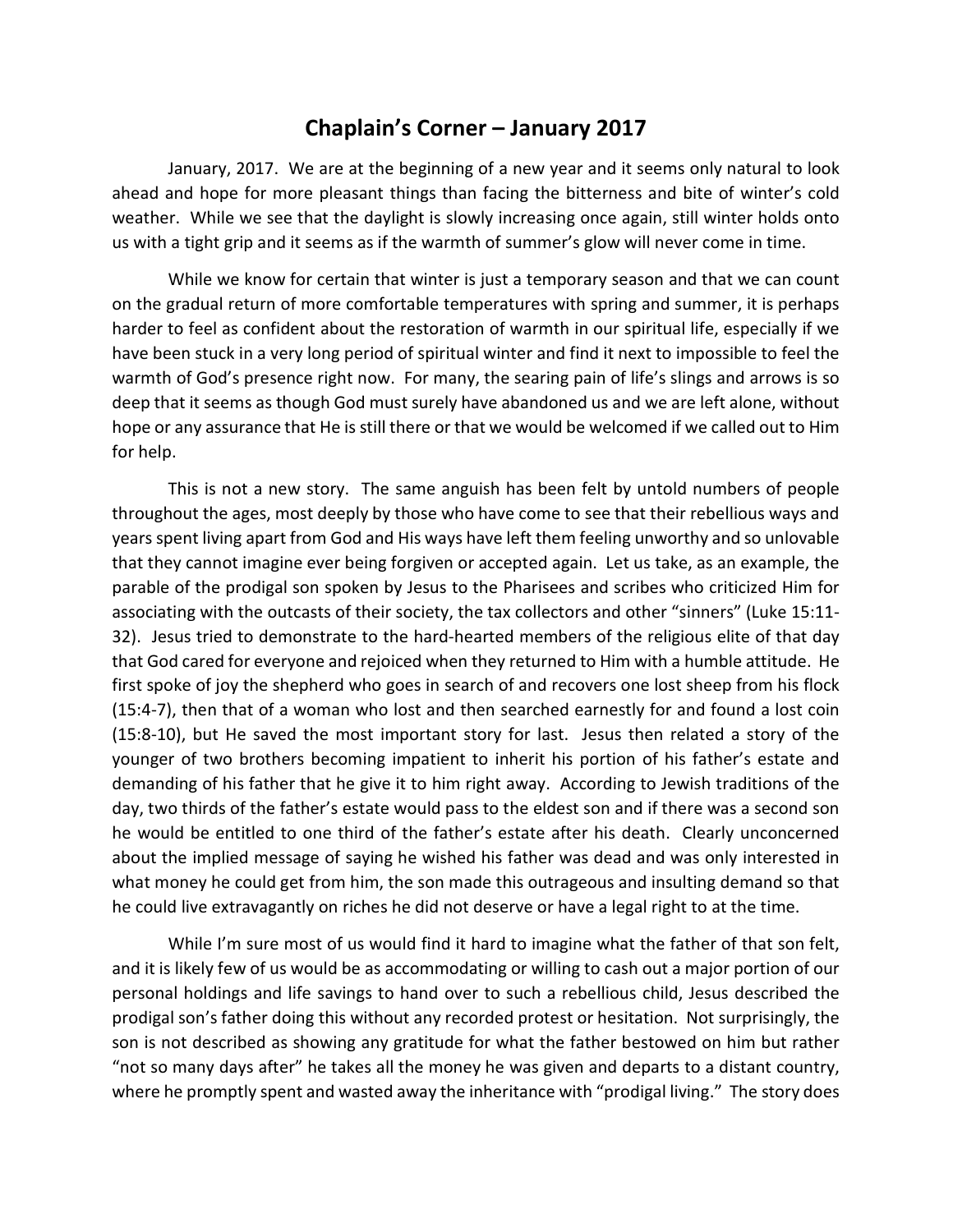not go into many specifics at that point but a bit later on the older brother complains about how his wayward brother had "devoured" the father's livelihood "with harlots" so we can well imagine that the money was poured out for any and all sorts of personal indulgences and temporary pleasures. In this, I'm sure, most of us can relate to times in our own lives when we let temptations and pursuit of pleasures take control of at least part of our lives, with varying degrees of personal ruin resulting.

 Jesus went on to spin the tale to bring into clear focus just how desperate the young man became in the far off country after his money was all gone. Instead of being surrounded and helped by his "fair weather friends" who had been all to willing to spend time with him when he was able to buy the food, drink and sensual pleasures that so quickly consumed the inheritance, the man found himself alone, hungry and without anyone willing to give him anything. He grew so desperate that he hired himself out to tend pigs, an animal that Jews saw as unclean and detestable! He apparently was paid very little for this menial work, to the point that he looked hungrily upon the husks and pods that he was supposed to give the pigs to eat! Talk about being at rock bottom; imagine having to wrestle with pigs to steal some of the garbage that they are eating!

 At this point Jesus tells of how the young man "came to himself" or "came to his senses" and took a look at the appalling state he was in, remembering how lavish his life was back home and how even his father's hired servants had "bread enough to spare" while he was starving. He decides to return home, but feeling ashamed and unworthy to be called a son, he plans to beg his father to take him back as a lowly hired servant.

 As we most likely recall from hearing this story at some point in our lives, as the son made the journey back towards his father's estate and poured over and over in his mind how he would make his desperate plea for mercy to his father, the father saw him while still a great distance down the road. The father is noted to immediately have compassion for the lost son and instead of waiting for the son to make his way up the road, the father runs to him, embraces him and kisses him before the son can say a single word. While the son protests that he is no longer worthy to be called his son the father refuses to accept that, calls for his servants to bring the best robe in the home and put it on him, to put a ring on his finger (a sign of status like the signet rings used by royalty to seal letters with wax) and to bring sandals for his feet and to slaughter and roast a fatted calf to make a feast in celebration of the son's return. The father's words explaining his actions were that: "For this my son was dead and is alive again; he was lost and is found" (15:24) and for that reason they were to be merry.

 The story very strongly conveys Jesus' message that each and every one of us is precious in God's sight and that He delights in our coming to our senses and recognizing our overwhelming need for Him as the first thing in our lives. But it also gives us a very clear picture of some very important aspects of God's character and His heart. Like the father of the prodigal son, when we act in rebellion and decide to turn away from Him, even though He is all powerful He does not stand in our way or manipulate us to force us to not do things that are sinful or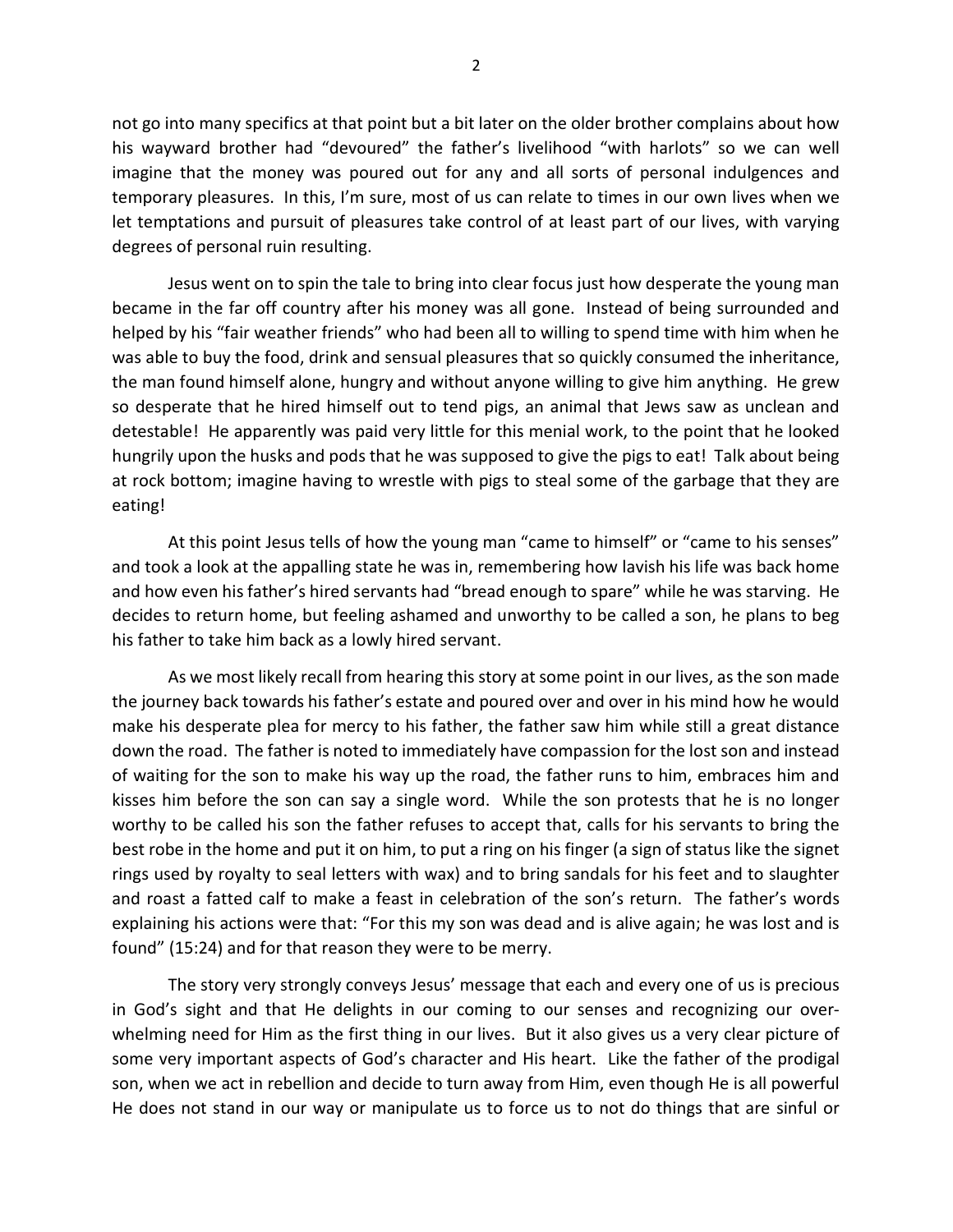harmful to us. This is one aspect of God's character that many people over the ages have struggled to understand or appreciate, that He is willing to step aside and let us have free will and make decisions even if they are extremely painful to Him and He knows that they will expose us to danger or painful loss. Critics and skeptics have often pointed to the presence of evil in the world and claimed that this means that God is either not all powerful or that He is not all good. Instead, it only shows that He is all patient and that while He knows our choices to sin and rebel against His ways brings pain, destruction or even death to us and others, only by letting us be able to choose to come to Him of our own free will can we really experience the love He offers. If we were compelled to obey Him without the ability to choose differently we would be robots, not beloved children.

 Another aspect of God's character that is displayed through the story is that He is not disinterested and is always "on the lookout" and watching down the road, eagerly awaiting even the most rebellious of us to turn back and return to Him. Like the father who watched the road and spotted his son from far away, God is still keeping an eye on us even when we are far from him. We may not always feel He is close or caring, but that is our refusal to look for Him, not His turning away from us.

 This parable also gives a further glimpse into an important aspect of God. He does not sit passively on His throne in heaven, awaiting on us to bring ourselves to Him, but when he senses even a beginning of our hearts turning back towards home He comes running to us! This is also a bit of foreshadowing of the heart of the gospel message that there is nothing we can do to earn our salvation or pay the guilt debt we deserve, but He had to come to us by sending Jesus to pay the debt for us.

 It is also clear from the parable that God delights in giving to us things far beyond that which we deserve or could pay for on our own behalf. While the prodigal son was speaking logically and with human truth that he did not deserve to be considered a son of the father after what he had done, the father's love washed away such arguments and he was so delighted to have the son back with him that he embraced him and restored riches to him from his own resources. God wants to do the same for all of us, He has made a way for that to happen by sending Jesus to pay for our sins with His death and by this gift, opened a path for us to come back to God washed clean and totally accepted.

 The parable does not end quite yet. There is the matter of the older brother, who had stayed behind, honoring his father, never leaving the home and working hard in the fields during the time (years?) when the younger brother went off to squander his inheritance. It is clear that this brother was not pleased to see his sibling show up again and especially not to see the father throwing a feast in celebration. Bitterness and anger were his feelings, not joy at the reunion. The father assured the older brother that all the father owns is his inheritance and that they should still be happy that the younger brother, whom they had feared was dead, has been found. Jesus does not give us any hint as to whether the elder brother ever "came round" to accept the younger one or not, but it is worth considering that even though we can be sure that God is ready